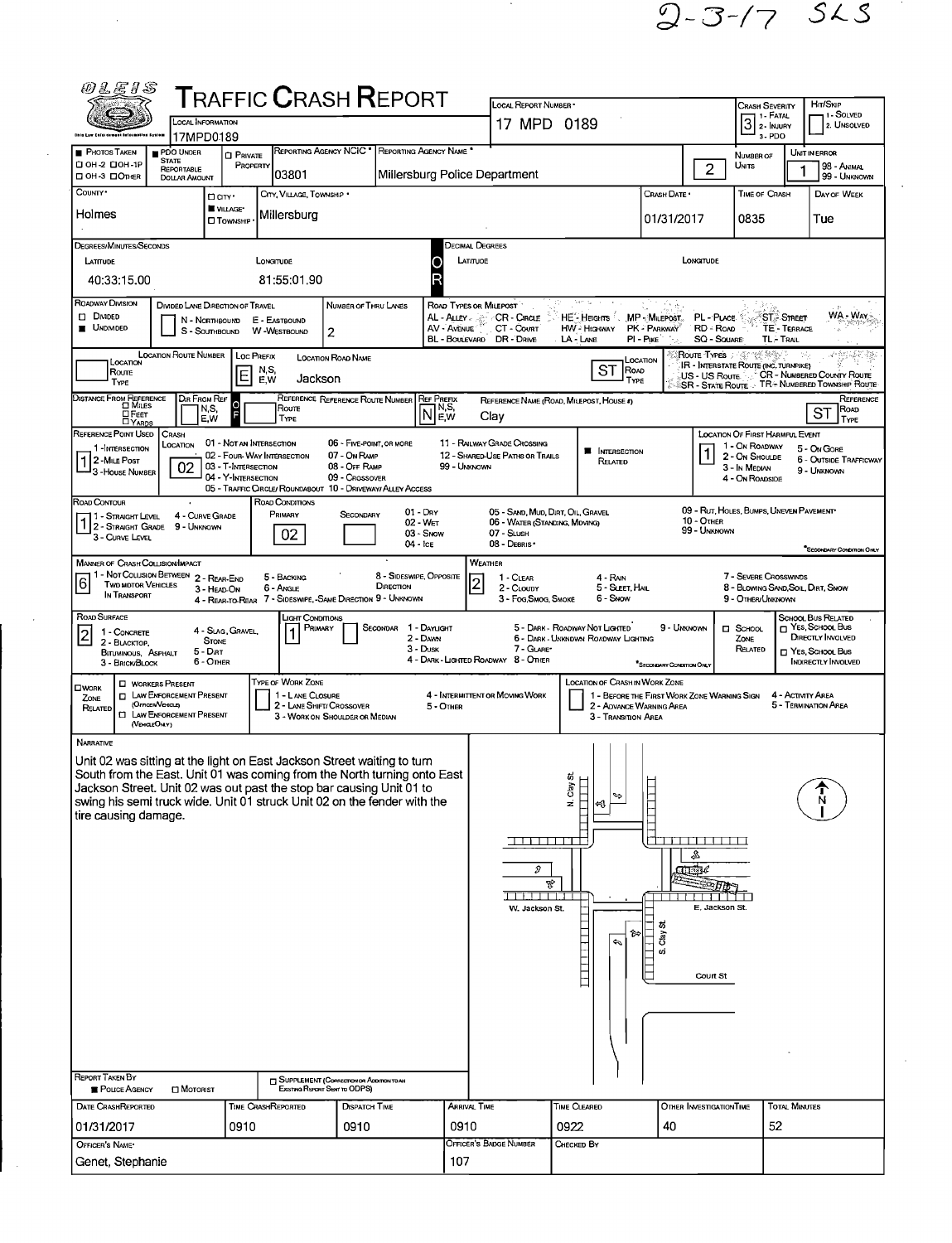|                                                                                                                                       | I Init                                                                                 |                                                         |                                                                          |                                                                                                |                                                                                                                           |                                         |                                                                                       |                                               |                                             |                                                                                                                                                                                                                                                                                                              |                                                        |               |                                                                                                                                 |  |  |
|---------------------------------------------------------------------------------------------------------------------------------------|----------------------------------------------------------------------------------------|---------------------------------------------------------|--------------------------------------------------------------------------|------------------------------------------------------------------------------------------------|---------------------------------------------------------------------------------------------------------------------------|-----------------------------------------|---------------------------------------------------------------------------------------|-----------------------------------------------|---------------------------------------------|--------------------------------------------------------------------------------------------------------------------------------------------------------------------------------------------------------------------------------------------------------------------------------------------------------------|--------------------------------------------------------|---------------|---------------------------------------------------------------------------------------------------------------------------------|--|--|
|                                                                                                                                       |                                                                                        |                                                         |                                                                          |                                                                                                |                                                                                                                           |                                         |                                                                                       |                                               |                                             | LOCAL REPORT NUMBER                                                                                                                                                                                                                                                                                          | 17 MPD 0189                                            |               |                                                                                                                                 |  |  |
| UNIT NUMBER                                                                                                                           | OWNER NAME: LAST, FIRST, MIDDLE ( C SAME AS DRIVER )                                   |                                                         |                                                                          |                                                                                                |                                                                                                                           |                                         |                                                                                       |                                               | <b>OWNER PHONE NUMBER</b>                   |                                                                                                                                                                                                                                                                                                              | DAMAGE SCALE                                           |               | DAMAGE AREA                                                                                                                     |  |  |
|                                                                                                                                       | AGRI-SLUDGE,                                                                           |                                                         |                                                                          |                                                                                                | 330-567-2500                                                                                                              |                                         |                                                                                       |                                               |                                             |                                                                                                                                                                                                                                                                                                              | $\vert$ 1                                              |               | FRONT                                                                                                                           |  |  |
| OWNER ADDRESS: CITY, STATE, ZIP                                                                                                       |                                                                                        | <b>CISAME AS DRIVER</b>                                 |                                                                          |                                                                                                |                                                                                                                           |                                         |                                                                                       |                                               |                                             |                                                                                                                                                                                                                                                                                                              | 1 - NONE                                               |               | г<br>о                                                                                                                          |  |  |
|                                                                                                                                       | 8047 SR 754, Shreve, OH, 44676                                                         |                                                         |                                                                          |                                                                                                |                                                                                                                           |                                         |                                                                                       |                                               |                                             | # Occupants                                                                                                                                                                                                                                                                                                  |                                                        |               |                                                                                                                                 |  |  |
| LP STATE LICENSE PLATE NUMBER                                                                                                         |                                                                                        |                                                         |                                                                          |                                                                                                | <b>VEHICLE IDENTIFICATION NUMBER</b>                                                                                      |                                         |                                                                                       |                                               |                                             |                                                                                                                                                                                                                                                                                                              | 2 - Minion                                             |               |                                                                                                                                 |  |  |
| OН                                                                                                                                    | TPJ2288<br><b>VEHICLE MAKE</b>                                                         |                                                         |                                                                          |                                                                                                | 1W9S91528N1030009                                                                                                         |                                         |                                                                                       | VEHICLE COLOR                                 |                                             | 1.                                                                                                                                                                                                                                                                                                           | 3 - Functional                                         |               | O<br>□                                                                                                                          |  |  |
| <b>VEHICLE YEAR</b><br>2006                                                                                                           | Trailer                                                                                |                                                         |                                                                          |                                                                                                | <b>VEHICLE MODEL</b><br>Trailer                                                                                           |                                         | SIL                                                                                   |                                               |                                             | 4 - DISABLING                                                                                                                                                                                                                                                                                                |                                                        |               |                                                                                                                                 |  |  |
| PROOF OF<br>INSURANCE                                                                                                                 | INSURANCE COMPANY                                                                      |                                                         |                                                                          | POUCY NUMBER<br>Towed By                                                                       |                                                                                                                           |                                         |                                                                                       |                                               |                                             |                                                                                                                                                                                                                                                                                                              | 9 - UNKNOWN                                            |               | Έ<br>$\Box$                                                                                                                     |  |  |
| SHOWN                                                                                                                                 | Westfield Ins                                                                          |                                                         |                                                                          |                                                                                                | CAG7741385                                                                                                                |                                         |                                                                                       |                                               |                                             |                                                                                                                                                                                                                                                                                                              |                                                        |               | ਲਨਸ                                                                                                                             |  |  |
|                                                                                                                                       | CARRIER NAME, ADDRESS, CITY, STATE, ZIP<br>Agri-sludge, 8047 SR 754, Shreve, OH, 44676 |                                                         |                                                                          |                                                                                                |                                                                                                                           |                                         |                                                                                       |                                               |                                             |                                                                                                                                                                                                                                                                                                              |                                                        |               | CARRIER PHONE<br>330-567-2500                                                                                                   |  |  |
| <b>US DOT</b>                                                                                                                         |                                                                                        | VEHICLE WEIGHT GVWR/GCWR                                |                                                                          |                                                                                                | CARGO BODY TYPE<br>01 - No Cargo Body Type/Not Applicasi, 09 - Pole                                                       |                                         |                                                                                       |                                               |                                             | <b>TRAFFICWAY DESCRIPTION</b>                                                                                                                                                                                                                                                                                | 1 - Two-Way, Not Divideo                               |               |                                                                                                                                 |  |  |
| HM PLACARD ID NO.                                                                                                                     | $\overline{\mathbf{c}}$                                                                | 2 - 10,001 To 26,000K Las<br>3 - MORE THAN 26,000K LBS. | 1 - LESS THAN OR EQUAL TO 10K LBS                                        |                                                                                                | 02 - Bus/VAN (9-15 SEATS, INC DRIVER) 10 - CARGO TANK<br>03 - Bus (16+ SEATS, INC DRIVER)                                 |                                         | 11 - FLAT BEO                                                                         |                                               |                                             |                                                                                                                                                                                                                                                                                                              |                                                        |               | 1 2 - TWO-WAY, NOT DIVIDED, COMTINUOUS LEFT TURN LANE<br>3 - Two-Way, Divideo, Unprotected (Painted or Grass > Ft.) Media       |  |  |
|                                                                                                                                       |                                                                                        |                                                         |                                                                          |                                                                                                | 04 - VEHICLE TOWING ANOTHER VEHICLE<br>05 - Logging                                                                       |                                         | $12 - D$ uMP<br>13 - CONCRETE MIXER                                                   |                                               |                                             |                                                                                                                                                                                                                                                                                                              | 4 - Two-Way, Divided, Positive MedianBarrier           |               |                                                                                                                                 |  |  |
|                                                                                                                                       | <b>HM CLASS</b><br><b>NUMBER</b>                                                       | <b>HAZARDOUS MATERIAL</b><br>$\Box$ Related             |                                                                          |                                                                                                | 07 - CARGO VAN/ENCLOSED BOX                                                                                               | 06 - INTERMODAL CONTAINER CHASIS        |                                                                                       | 14 - Auto TRANSPORTER<br>15 - GARBAGE /REFUSE |                                             | <b>CI Hir/SkipUnit</b>                                                                                                                                                                                                                                                                                       | 5 - ONE-WAY TRAFFICWAY                                 |               |                                                                                                                                 |  |  |
|                                                                                                                                       | NON-MOTORIST LOCATION PRIOR TO IMPACT                                                  |                                                         | <b>TYPE OF USE</b>                                                       | UMT TYPE                                                                                       | 08 - GRAIN, CHIPS, GRAVEL                                                                                                 |                                         | 99 - OTHER/UNNNOWN                                                                    |                                               |                                             |                                                                                                                                                                                                                                                                                                              |                                                        |               |                                                                                                                                 |  |  |
|                                                                                                                                       | 01 - INTERSECTION - MARKED CROSSWAL<br>02 - INTERSECTION - NO CROSSWALK                |                                                         | $\overline{\mathbf{c}}$                                                  |                                                                                                | 17<br>01 - SUB-COMPACT                                                                                                    |                                         |                                                                                       |                                               |                                             |                                                                                                                                                                                                                                                                                                              |                                                        |               | PASSENGER VEHICLES (LESS THAN 9 PASSENGERS MEDIA HEAVY TRUCKS OR COMBO UNITS > 10K LBS BUSIVAN/LIMO(9 OR MORE INCLUDING DRIVER) |  |  |
|                                                                                                                                       | 03 - INTERSECTION OTHER<br>04 - MIDBLOCK - MARKED CROSSWALK                            |                                                         | 1 - PERSONAL                                                             |                                                                                                | 02 - COMPACT<br>99 - UNKNOWN 03 - Mro Size                                                                                |                                         |                                                                                       |                                               |                                             | 13 - SINGLE UNIT TRUCK OR VAN 2AXLE, 6 TIRES 21 - BUS/VAN (9-15 SEATS, INC DRAWER)<br>22 - Bus (16+ Sears, Inc Deaga)<br>14 - SINGLE UNIT TRUCK: 3+ AXLES<br>NON-MOTORIST<br>15 - SINGLE UNIT TRUCK/TRAILER<br>23 - ANMAL WITH RIDER<br>16 - TRUCK/TRACTOR (BOBTAIL)<br>24 - ANMAL WITH BUGGY, WAGON, SURREY |                                                        |               |                                                                                                                                 |  |  |
|                                                                                                                                       | 05 - TRAVEL LANE - OTHER LOCATION<br>06 - BICYCLE LANE                                 |                                                         | 2 - COMMERCIAL<br>3 - GOVERNMENT                                         |                                                                                                | or Hit/Skip<br>04 - Full Size<br>05 - Minivan                                                                             |                                         |                                                                                       |                                               |                                             |                                                                                                                                                                                                                                                                                                              |                                                        |               |                                                                                                                                 |  |  |
|                                                                                                                                       | 07 - SHOULDER/ROADSIDE<br>08 - SOEWALK                                                 |                                                         |                                                                          |                                                                                                | 17 - TRACTOR/SEMI-TRAILER<br>06 - SPORT UTILITY VEHICLE<br>18 - Tractor/Double<br>07 - PICKUP<br>19 - TRACTOR/TRIPLES     |                                         |                                                                                       |                                               |                                             | 25 - BICYCLE/PEDACYCLIST<br>26 - PEDESTRIAN/SKATER                                                                                                                                                                                                                                                           |                                                        |               |                                                                                                                                 |  |  |
| 09 - MEDIAN CROSSING SLAND<br><b>IN EMERGENCY</b><br>10 - DRIVE WAY ACCESS<br>RESPONSE<br>11 - SHARED-USE PATH OR TRAIL               |                                                                                        |                                                         |                                                                          |                                                                                                | 08 - VAN<br>20 - OTHER MEDIHEAVY VEHICLE<br>09 - MOTORCYCLE                                                               |                                         |                                                                                       |                                               |                                             |                                                                                                                                                                                                                                                                                                              |                                                        |               | 27 - OTHER NON-MOTORIST                                                                                                         |  |  |
|                                                                                                                                       | 12 - NON-TRAFFICWAY AREA<br>99 - OTHER/UNKNOWN                                         |                                                         |                                                                          | 10 - MOTORIZED BICYCLE<br>11 - SNOWMOBILE/ATV<br>12 - OTHER PASSENGER VEHICLE                  |                                                                                                                           |                                         |                                                                                       |                                               |                                             | HASHM PLACARD                                                                                                                                                                                                                                                                                                |                                                        |               |                                                                                                                                 |  |  |
| SPECIAL FUNCTION 01 - NONE<br>09 - AMBULANCE                                                                                          |                                                                                        |                                                         |                                                                          |                                                                                                | 17 - FARM VEHICLE                                                                                                         |                                         | ACTION                                                                                |                                               |                                             |                                                                                                                                                                                                                                                                                                              |                                                        |               |                                                                                                                                 |  |  |
| $02 - T_{\text{AVI}}$<br>$10 -$ Finn<br>01<br>03 - RENTAL TRUCK (OVER 10K LBS)<br>04 - Bus - School (Public or Private) 12 - Milltary |                                                                                        |                                                         |                                                                          |                                                                                                | 18 - FARM EQUIPMENT<br>$01 - None$<br>11 - HIGHWAY/MAINTENANCE 19 - MOTORHOME<br>01<br>02 - CEMER FRONT<br>20 - GOLF CART |                                         |                                                                                       |                                               |                                             | $08 -$ LEFT SIDE<br>99 - Unknown<br>1 - Non-Contact<br>$\mathbf{3}$<br>09 - LEFT FRONT<br>2 - Non-Couusion<br>10 - Top AND WINDOWS                                                                                                                                                                           |                                                        |               |                                                                                                                                 |  |  |
| 05 - Bus - Transit<br>13 - Pouce<br>06 - Bus - Charter<br>14 - PUBLIC UTILITY                                                         |                                                                                        |                                                         |                                                                          |                                                                                                | 03 - Right Front<br>21 - TRAIN<br>IMPACT ARE 04 - RIGHT SIDE<br>22 - OTHER (EXPLAN IN MARRATIVE)<br>05 - Right Rear       |                                         |                                                                                       |                                               |                                             | 11 - UNDERCARRIAGE<br>12 - LOAD/TRAILER                                                                                                                                                                                                                                                                      | 3 - STRIKING<br>4 - STRUCK                             |               |                                                                                                                                 |  |  |
|                                                                                                                                       | 07 - Bus - Skuttle<br>08 - Bus - OTHER                                                 |                                                         | 15 - OTHER GOVERNMENT<br>16 - CONSTRUCTION EQIP.                         |                                                                                                |                                                                                                                           | 14                                      | 06 - Rear Center<br>07 - LEFT REAR                                                    |                                               | <b>14 - OTHER</b>                           | 13 - TOTAL (ALL AREAS)                                                                                                                                                                                                                                                                                       |                                                        |               | 5 - STRIKING/STRUCK<br>9 - UNKNOWN                                                                                              |  |  |
| PRE-CRASH ACTIONS                                                                                                                     |                                                                                        |                                                         |                                                                          |                                                                                                |                                                                                                                           |                                         |                                                                                       |                                               |                                             |                                                                                                                                                                                                                                                                                                              |                                                        |               |                                                                                                                                 |  |  |
| 06                                                                                                                                    | MOTORIST<br>01 - STRAIGHT AHEAD                                                        |                                                         | 07 - MAKING U-TURN                                                       |                                                                                                | 13 - Negotiating a Curve                                                                                                  |                                         | NON-MOTORIST                                                                          |                                               | 15 - ENTERING OR CROSSING SPECIFIED LOCATIO |                                                                                                                                                                                                                                                                                                              |                                                        |               | 21 - OTHER NON-MOTORIST ACTION                                                                                                  |  |  |
| 99 - UNKNOWN                                                                                                                          | 02 - BACKING<br>03 - CHANGING LAMES                                                    |                                                         | 08 - ENTERING TRAFFIC LANE<br>09 - LEAVING TRAFFIC LANE                  |                                                                                                | 14 - OTHER MOTORIST ACTIO                                                                                                 |                                         |                                                                                       | 17 - WORKING                                  |                                             | 16 - WALKING RUNNING, JOGGING, PLAYING, CYCLING                                                                                                                                                                                                                                                              |                                                        |               |                                                                                                                                 |  |  |
|                                                                                                                                       |                                                                                        | 04 - OVERTAKING PASSING<br>05 - MAKING RIGHT TURN       | 10 - PARKED                                                              |                                                                                                | 18 - Pushing Venicle<br>19 - APPROACHING OR LEAVING VEHICLE<br>11 - SLOWING OR STOPPED IN TRAFFIC                         |                                         |                                                                                       |                                               |                                             |                                                                                                                                                                                                                                                                                                              |                                                        |               |                                                                                                                                 |  |  |
| Contributing Circumstance                                                                                                             | 06 - MAKING LEFT TURN                                                                  |                                                         | 12 - DRIVERLESS                                                          |                                                                                                |                                                                                                                           |                                         |                                                                                       | 20 - STANDING                                 |                                             |                                                                                                                                                                                                                                                                                                              | VEHICLE LJEFECTS                                       |               |                                                                                                                                 |  |  |
| PRIMARY                                                                                                                               | MOTORIST<br>$01 - None$                                                                |                                                         | 11 - IMPROPER BACKING                                                    |                                                                                                |                                                                                                                           | Non-Motorist                            | <b>22 - NONE</b>                                                                      |                                               |                                             |                                                                                                                                                                                                                                                                                                              |                                                        |               | 01 - TURN SIGNALS                                                                                                               |  |  |
| 07                                                                                                                                    | 02 - FAILURE TO YIELD<br>03 - RAN RED LIGHT                                            |                                                         |                                                                          |                                                                                                | 12 - IMPROPER START FROM PARKED POSITION<br>13 - Stopped or Parked LLEGALLY                                               |                                         | 23 - IMPROPER CROSSING<br>24 - DARTING                                                |                                               |                                             | 02 - HEAD LAMPS<br>03 - TAIL LAMPS<br>04 - BRAKES                                                                                                                                                                                                                                                            |                                                        |               |                                                                                                                                 |  |  |
| SECONDARY                                                                                                                             | 04 - RAN STOP SIGN<br>05 - Exceeded Speed Limit                                        |                                                         |                                                                          |                                                                                                | 14 - OPERATING VEHICLE IN NEGLIGENT MANNER<br>15 - Swering to Avoid (Due to External Conditions)                          |                                         | 25 - LYING AND/OR LLEGALLY IN ROADWAY<br>26 - FALURE TO YIELD RIGHT OF WAY            |                                               |                                             |                                                                                                                                                                                                                                                                                                              |                                                        | 05 - STEERING | 06 - TIRE BLOWOUT                                                                                                               |  |  |
|                                                                                                                                       | 06 - Unsafe Speed<br>07 - Improper Turn<br>08 - LEFT OF CENTER                         |                                                         |                                                                          |                                                                                                | 16 - WRONG SIDE/WRONG WAY<br>27 - NOT VISIBLE (DARK CLOTHING)<br>17 - FALURE TO CONTROL<br>28 - INATTENTIVE               |                                         |                                                                                       |                                               |                                             |                                                                                                                                                                                                                                                                                                              |                                                        |               | 07 - WORN OR SLICK TIRES<br>08 - TRAILER EQUIPMENT DEFECTIVE                                                                    |  |  |
| 99 - UNKNOWN                                                                                                                          | 10 - IMPROPER LANE CHANGE                                                              | 09 - Foulowed Too Closely/ACDA                          | <b>18 - VISION OBSTRUCTION</b>                                           |                                                                                                | 19 - OPERATING DEFECTIVE EQUIPMENT<br>20 - LOAD SHIFTING/FALUNG/SPILLING                                                  |                                         | 29 - FAILURE TO OBEY TRAFFIC SIGNS<br>/SIGNALS/OFFICER<br>30 - WRONG SIDE OF THE ROAD |                                               |                                             |                                                                                                                                                                                                                                                                                                              |                                                        |               | 09 - MOTOR TROUBLE<br>10 - DISABLED FROM PRIOR ACCIDENT                                                                         |  |  |
|                                                                                                                                       | PASSING OFF ROAD                                                                       |                                                         |                                                                          |                                                                                                | 21 - OTHER IMPROPER ACTION                                                                                                |                                         | 31 - OTHER NON-MOTORIST ACTION                                                        |                                               |                                             |                                                                                                                                                                                                                                                                                                              |                                                        |               | 11 - OTHER DEFECTS                                                                                                              |  |  |
| <b>SEQUENCE OF EVENTS</b><br>1                                                                                                        |                                                                                        |                                                         | 6                                                                        |                                                                                                | <b>NON-COLUSION EVENTS</b><br>01 OVERTURN/ROLLOVER                                                                        |                                         | 06 - EQUIPMENT FAILURE                                                                |                                               |                                             |                                                                                                                                                                                                                                                                                                              | 10 - Cross Median                                      |               |                                                                                                                                 |  |  |
| 20<br>FIRST                                                                                                                           | Most                                                                                   |                                                         |                                                                          |                                                                                                | 02 - FIRE/EXPLOSION<br>03 - IMMERSION                                                                                     |                                         | 07 - SEPARATION OF UNITS                                                              | (BLOWN TIRE, BRAKE FAILURE, ETC)              |                                             |                                                                                                                                                                                                                                                                                                              | 11 - CROSS CENTER LINE<br>OPPOSITE DIRECTION OF TRAVEL |               |                                                                                                                                 |  |  |
| 11<br><b>HARMFUL</b><br>Event                                                                                                         | HARMFUL<br>EVENT                                                                       |                                                         | 99 - UNKNOWN                                                             |                                                                                                | 04 - JACKKNIFE<br>05 - CARGO/EQUIPMENT LOSS OR SHIFT 09 - RAN OFF ROAD LEFT                                               |                                         | 08 - RAN OFF ROAD RIGHT                                                               |                                               |                                             |                                                                                                                                                                                                                                                                                                              | 12 - DOWNNILL RUNAWAY<br>13 - OTHER NON-COLLISION      |               |                                                                                                                                 |  |  |
|                                                                                                                                       | COLLISION WITH PERSON, VEHICLE OR OBJECT NOT FIXED                                     |                                                         |                                                                          |                                                                                                | COLLISION WITH FIXED, OBJECT<br>25 - IMPACT ATTENUATOR/CRASH CUSHIONS3 - MEDIAN CABLE BARRIER                             |                                         |                                                                                       |                                               |                                             |                                                                                                                                                                                                                                                                                                              | 41 - OTHER POST, POLE                                  |               | <b>48 - TREE</b>                                                                                                                |  |  |
| 14 - PEDESTRIAN<br>15 - PEDALCYCLE                                                                                                    |                                                                                        |                                                         | 21 - PARKED MOTOR VEHICLE<br>22 - WORK ZONE MAINTENANCE EQUIPMENT        |                                                                                                | 26 - BRIDGE OVERHEAD STRUCTURE<br>27 - BRIDGE PIER OR ABUTMENT                                                            |                                         | 34 - MEDIAN GUARDRAIL BARRIER<br>35 - MEDIAN CONCRETE BARRIER                         |                                               |                                             | 42 - CULVERT                                                                                                                                                                                                                                                                                                 | OR SUPPORT                                             |               | 49 - FIRE HYDRANT<br>50 - WORK ZONE MAINTENANCE                                                                                 |  |  |
| 17 - Antmal - Farm                                                                                                                    | 16 - RAILWAY VEHICLE (TRAIN, ENGLIS)                                                   |                                                         | 23 - STRUCK BY FALLING, SHIFTING CARGO<br>OR ANYTHING SET IN MOTION BY A | 28 - BRIDGE PARAPET<br>36 - MEDIAN OTHER BARRIER<br>37 - Traffic Sign Post<br>29 - Bridge Rail |                                                                                                                           |                                         |                                                                                       |                                               |                                             | 43 - Сияв<br>44 - Олсн                                                                                                                                                                                                                                                                                       |                                                        |               | EQUIPMENT<br>51 - WALL BUILDING, TUNNEL                                                                                         |  |  |
| 18 - Animal - Deer<br>19 - ANIMAL-OTHER                                                                                               | 20 - MOTOR VEHICLE IN TRANSPORT                                                        | <b>MOTOR VEHICLE</b>                                    | 24 - OTHER MOVABLE OBJECT                                                |                                                                                                | 30 - GUARDRAIL FACE<br>31 - GUARDRAILEND<br>32 - PORTABLE BARRIER                                                         |                                         | 38 - Overhead Sign Post<br>39 - LIGHT/LUMINARIES SUPPORT<br>40 - Unurr Pole           |                                               |                                             | 46 - FENCE<br>47 - MAILBOX                                                                                                                                                                                                                                                                                   | 45 - EMBANKMENT                                        |               | 52 - OTHER FIXEO OBJECT                                                                                                         |  |  |
| UNIT SPEED                                                                                                                            | POSTED SPEED                                                                           | TRAFFIC CONTROL                                         |                                                                          |                                                                                                |                                                                                                                           |                                         |                                                                                       |                                               | UNIT DIRECTION                              |                                                                                                                                                                                                                                                                                                              |                                                        |               |                                                                                                                                 |  |  |
| 10                                                                                                                                    | 25                                                                                     | 04                                                      | 01 - No Controls<br>02 - Stop Sign                                       |                                                                                                | 07 - RALROAD CROSSBUCKS<br>08 - RALROAD FLASHERS                                                                          |                                         | 13 - Crosswalk Lines<br>14 - WALK/DON'T WALK                                          |                                               | FROM                                        | To<br>3                                                                                                                                                                                                                                                                                                      | 1 - Norm<br>2 - South                                  |               | 5 - Northeast<br>9 - Unknown<br>6 - NORTHWEST                                                                                   |  |  |
| <b>CI STATED</b>                                                                                                                      |                                                                                        |                                                         | 03 - YIELD SIGN<br>04 - TRAFFIC SIGNAL                                   |                                                                                                | 09 - RAILROAD GATES<br>10 - Costruction Barricade                                                                         | <b>15 - O THER</b><br>16 - Not Reported |                                                                                       |                                               |                                             |                                                                                                                                                                                                                                                                                                              | $3 - E$ AST<br>4 - WEST                                |               | 7 - SOUTHEAST<br>8 - SOUTHWEST                                                                                                  |  |  |
| <b>ESTIMATED</b>                                                                                                                      |                                                                                        |                                                         | 05 - TRAFFIC FLASHERS<br>06 - SCHOOL ZOME                                |                                                                                                | 11 - PERSON (FLAGGER, OFFICER<br>12 - PAVEMENT MARKINGS                                                                   |                                         |                                                                                       |                                               |                                             |                                                                                                                                                                                                                                                                                                              |                                                        |               |                                                                                                                                 |  |  |
|                                                                                                                                       |                                                                                        |                                                         |                                                                          |                                                                                                |                                                                                                                           |                                         |                                                                                       |                                               |                                             |                                                                                                                                                                                                                                                                                                              |                                                        |               |                                                                                                                                 |  |  |

 $\frac{1}{2} \sum_{i=1}^n \frac{1}{2} \sum_{j=1}^n \frac{1}{2} \sum_{j=1}^n \frac{1}{2} \sum_{j=1}^n \frac{1}{2} \sum_{j=1}^n \frac{1}{2} \sum_{j=1}^n \frac{1}{2} \sum_{j=1}^n \frac{1}{2} \sum_{j=1}^n \frac{1}{2} \sum_{j=1}^n \frac{1}{2} \sum_{j=1}^n \frac{1}{2} \sum_{j=1}^n \frac{1}{2} \sum_{j=1}^n \frac{1}{2} \sum_{j=1}^n \frac{1}{2} \sum_{j=$ 

 $\hat{\boldsymbol{\beta}}$ 

 $\mathcal{L}^{\mathcal{L}}$ 

 $\mathcal{A}^{\mathcal{A}}$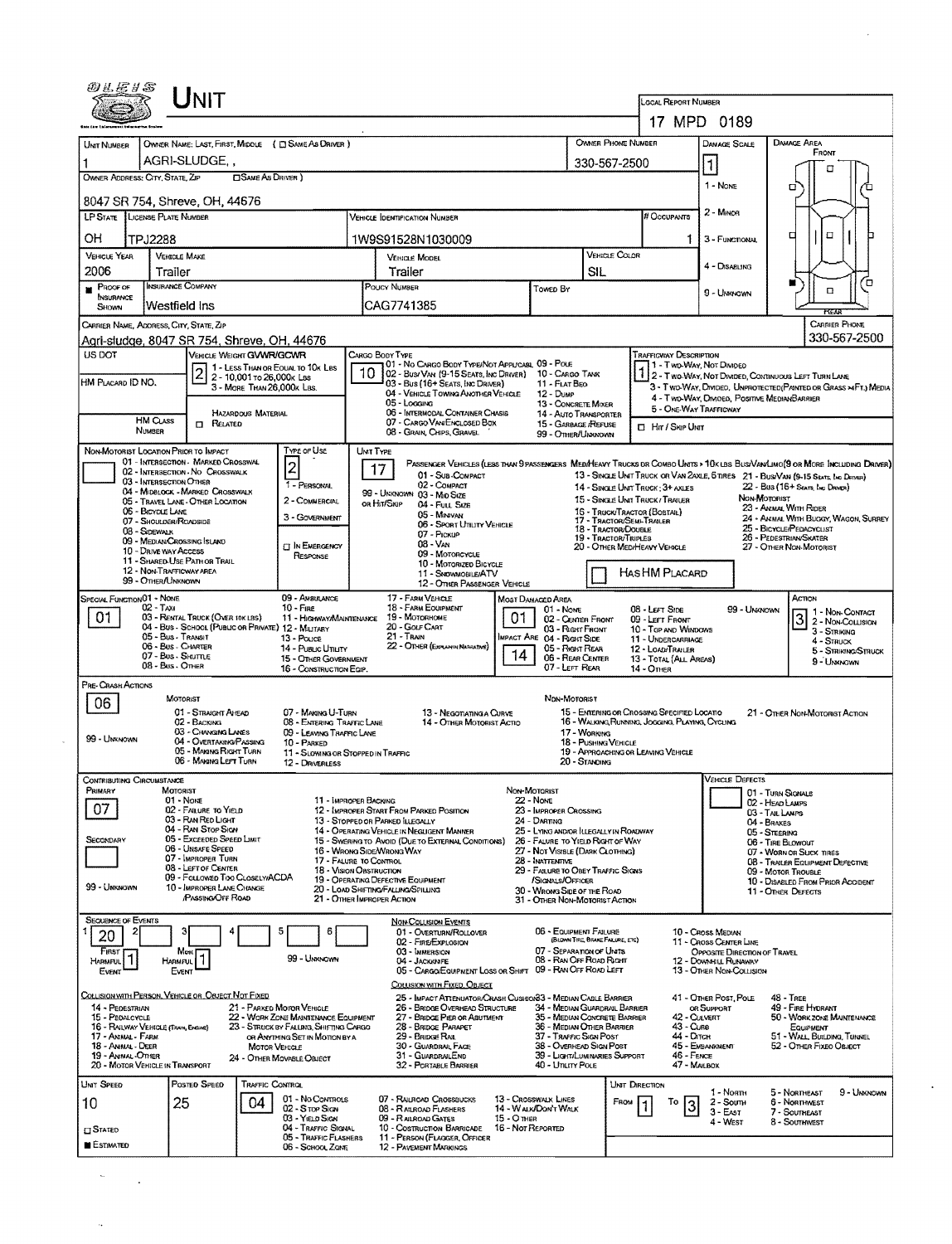| 0LE1S                                                                                                                              |                                                             | JNIT                                                                  |                            |                                                                                 |                                                         |                                                                                                                                                                                                      |                                                                                                                                            |                   |                                              |                                      |                               | <b>LOCAL REPORT NUMBER</b>                                                                                                     |                                                                                                                  |                                                         |                                                                                                                              |  |  |
|------------------------------------------------------------------------------------------------------------------------------------|-------------------------------------------------------------|-----------------------------------------------------------------------|----------------------------|---------------------------------------------------------------------------------|---------------------------------------------------------|------------------------------------------------------------------------------------------------------------------------------------------------------------------------------------------------------|--------------------------------------------------------------------------------------------------------------------------------------------|-------------------|----------------------------------------------|--------------------------------------|-------------------------------|--------------------------------------------------------------------------------------------------------------------------------|------------------------------------------------------------------------------------------------------------------|---------------------------------------------------------|------------------------------------------------------------------------------------------------------------------------------|--|--|
|                                                                                                                                    |                                                             |                                                                       |                            |                                                                                 |                                                         |                                                                                                                                                                                                      |                                                                                                                                            |                   |                                              |                                      |                               |                                                                                                                                | 17 MPD 0189                                                                                                      |                                                         |                                                                                                                              |  |  |
| <b>UNIT NUMBER</b>                                                                                                                 | OWNER NAME: LAST, FIRST, MIDDLE ( C SAME AS DRIVER )        |                                                                       |                            |                                                                                 |                                                         |                                                                                                                                                                                                      |                                                                                                                                            |                   |                                              |                                      |                               | OWNER PHONE NUMBER                                                                                                             | <b>DAMAGE SCALE</b>                                                                                              |                                                         | <b>DAMAGE AREA</b>                                                                                                           |  |  |
| 2                                                                                                                                  | Maibach, Rudy, M                                            |                                                                       |                            |                                                                                 |                                                         |                                                                                                                                                                                                      |                                                                                                                                            |                   |                                              |                                      | 330-317-9266                  |                                                                                                                                | $\vert$ 1                                                                                                        |                                                         | FRONT                                                                                                                        |  |  |
|                                                                                                                                    | OWNER ADDRESS: CITY, STATE, ZIP<br><b>ESAME AS DRIVER</b> ) |                                                                       |                            |                                                                                 |                                                         |                                                                                                                                                                                                      |                                                                                                                                            |                   |                                              |                                      |                               |                                                                                                                                | 1 - NONE                                                                                                         |                                                         | п                                                                                                                            |  |  |
| 13701 Eby Rd. Creston, OH, 44217                                                                                                   |                                                             |                                                                       |                            |                                                                                 |                                                         |                                                                                                                                                                                                      |                                                                                                                                            |                   |                                              |                                      |                               |                                                                                                                                |                                                                                                                  |                                                         |                                                                                                                              |  |  |
| LICENSE PLATE NUMBER<br>LP STATE<br><b>VEHICLE IDENTIFICATION NUMBER</b>                                                           |                                                             |                                                                       |                            |                                                                                 |                                                         |                                                                                                                                                                                                      |                                                                                                                                            |                   |                                              |                                      |                               | # Occupants                                                                                                                    | 2 - MINOR                                                                                                        |                                                         |                                                                                                                              |  |  |
| OН                                                                                                                                 | PGG5897                                                     |                                                                       |                            |                                                                                 | 1W9S91528N103000X                                       |                                                                                                                                                                                                      |                                                                                                                                            |                   |                                              |                                      |                               | 3 - FUNCTIONAL                                                                                                                 |                                                                                                                  | α<br>□                                                  |                                                                                                                              |  |  |
| <b>VEHICLE YEAR</b>                                                                                                                | <b>VEHICLE MAKE</b>                                         |                                                                       |                            |                                                                                 | <b>VEHICLE MODEL</b>                                    |                                                                                                                                                                                                      |                                                                                                                                            |                   |                                              |                                      | <b>VEHICLE COLOR</b>          |                                                                                                                                | 4 - DISABLING                                                                                                    |                                                         |                                                                                                                              |  |  |
| 2006<br>PROOF OF                                                                                                                   | Dodae<br>INSURANCE COMPANY                                  |                                                                       |                            |                                                                                 | Ram Truck 2500 - Q25<br>POUCY NUMBER<br><b>Towed By</b> |                                                                                                                                                                                                      |                                                                                                                                            |                   |                                              | RED                                  |                               |                                                                                                                                |                                                                                                                  | σ<br>Έ<br>$\Box$                                        |                                                                                                                              |  |  |
| NSURANCE<br>Shown                                                                                                                  | Senry Select                                                |                                                                       |                            |                                                                                 | 2544056005                                              |                                                                                                                                                                                                      |                                                                                                                                            |                   |                                              |                                      |                               |                                                                                                                                | 9 - UNKNOWN                                                                                                      | <b>RFAR</b>                                             |                                                                                                                              |  |  |
| CARRIER NAME, ADDRESS, CITY, STATE, ZIP                                                                                            |                                                             |                                                                       |                            |                                                                                 |                                                         |                                                                                                                                                                                                      |                                                                                                                                            |                   |                                              |                                      |                               | <b>CARRIER PHONE</b>                                                                                                           |                                                                                                                  |                                                         |                                                                                                                              |  |  |
| US DOT<br>VEHICLE WEIGHT GVWR/GCWR<br>CARGO BODY TYPE<br>Trafficway Description<br>01 - No CARGO BODY TYPE/NOT APPLICABL 09 - POLE |                                                             |                                                                       |                            |                                                                                 |                                                         |                                                                                                                                                                                                      |                                                                                                                                            |                   |                                              |                                      |                               |                                                                                                                                |                                                                                                                  |                                                         |                                                                                                                              |  |  |
| HM PLACARD ID NO.                                                                                                                  |                                                             |                                                                       | 2 - 10,001 то 26,000к Las  | 1 - LESS THAN OR EQUAL TO 10K LBS                                               |                                                         |                                                                                                                                                                                                      | 02 - Bus/Van (9-15 Seats, Inc Driver) 10 - Cargo Tank<br>03 - Bus (16+ Seats, Inc Driver)                                                  |                   | 11 - FLAT BED                                |                                      |                               |                                                                                                                                | 1 - Two-Way, Not DIMDED                                                                                          |                                                         | 2 - Two-Way, Not Divided, Continuous LEFT TURN LANE                                                                          |  |  |
|                                                                                                                                    |                                                             |                                                                       | 3 - MORE THAN 26,000K LBS. |                                                                                 |                                                         | 05 - Logging                                                                                                                                                                                         | 04 - VEHICLE TOWING ANOTHER VEHICLE                                                                                                        |                   | <b>12 - DUMP</b><br>13 - CONCRETE MIXER      |                                      |                               |                                                                                                                                | 4 - Two-WAY, DIVIDED, POSITIVE MEDIANBARRIER                                                                     |                                                         | 3 - T WO-WAY, DIVIOED, UNPROTECTED (PAINTED OR GRASS >4FT.) MEDIA                                                            |  |  |
|                                                                                                                                    | <b>HM CLASS</b>                                             | m Related                                                             | HAZARDOUS MATERIAL         |                                                                                 |                                                         |                                                                                                                                                                                                      | 06 - INTERMODAL CONTAINER CHASIS<br>07 - CARGO VAN/ENCLOSED BOX                                                                            |                   | 14 - Auto Transporter<br>15 - GARBAGE REFUSE |                                      |                               | 5 - ONE-WAY TRAFFICWAY                                                                                                         |                                                                                                                  |                                                         |                                                                                                                              |  |  |
|                                                                                                                                    | <b>NUMBER</b>                                               |                                                                       |                            |                                                                                 |                                                         |                                                                                                                                                                                                      | 08 - GRAIN, CHIPS, GRAVEL                                                                                                                  |                   | 99 - OTHER/UNKNOWN                           |                                      |                               | <b>D</b> Hit / Skip UNT                                                                                                        |                                                                                                                  |                                                         |                                                                                                                              |  |  |
| NON-MOTORIST LOCATION PRIOR TO IMPACT                                                                                              |                                                             | 01 - INTERSECTION - MARKED CROSSWAL                                   |                            | TYPE OF USE<br>$\overline{\mathbf{c}}$                                          |                                                         | UNIT TYPE<br>07                                                                                                                                                                                      |                                                                                                                                            |                   |                                              |                                      |                               |                                                                                                                                |                                                                                                                  |                                                         | PASSENGER VEHICLES (LESS THAN 9 PASSENGERS MEDIMEANY TRUCKS OR COMBO UNTS > 10K LBS BUS/VAN/LIMO(9 OR MORE INCLUDING DRIVER) |  |  |
|                                                                                                                                    | 03 - INTERSECTION OTHER                                     | 02 - INTERSECTION - NO CROSSWALK                                      |                            | 1 - PERSONAL                                                                    |                                                         |                                                                                                                                                                                                      | 01 - SUB-COMPACT<br>02 - COMPACT                                                                                                           |                   |                                              |                                      |                               | 14 - SINGLE UNIT TRUCK; 3+ AXLES                                                                                               |                                                                                                                  |                                                         | 13 - SINGLE UNIT TRUCK OR VAN 2AXLE, 6 TIRES 21 - BUS/VAN (9-15 SEATS, INC DRIVER)                                           |  |  |
|                                                                                                                                    |                                                             | 04 - MIDBLOCK - MARKED CROSSWALK<br>05 - TRAVEL LANE - OTHER LOCATION |                            | 2 - COMMERCIAL                                                                  |                                                         | 99 - UNKNOWN 03 - MID SIZE<br>OR HIT/SKIP                                                                                                                                                            | 04 - Full Size                                                                                                                             |                   |                                              |                                      |                               | 22 - Bus (16+ Seats, Inc Draver)<br>NON-MOTORIST<br>15 - SINGLE UNIT TRUCK / TRAILER<br>23 - ANIMAL WITH RIDER                 |                                                                                                                  |                                                         |                                                                                                                              |  |  |
|                                                                                                                                    | 06 - BICYCLE LANE<br>07 - SHOULDER/ROADSIDE                 |                                                                       |                            | 3 - GOVERNMENT                                                                  |                                                         |                                                                                                                                                                                                      | 05 - MINIVAN<br>06 - Sport Utility Vehicle                                                                                                 |                   |                                              | 18 - Tractor/Double                  |                               | 16 - TRUCK/TRACTOR (BOBTAIL)<br>24 - ANIMAL WITH BUGGY, WAGON, SURREY<br>17 - Tractor/Semi-Trailer<br>25 - BICYCLE/PEDACYCLIST |                                                                                                                  |                                                         |                                                                                                                              |  |  |
|                                                                                                                                    | 08 - Sidewalk<br>10 - DRIVE WAY ACCESS                      | 09 - MEDIAN CROSSING ISLAND                                           |                            | <b>IN EMERGENCY</b>                                                             |                                                         | 07 - Pickup<br><b>19 - TRACTOR/TRIPLES</b><br>08 - VAN<br>20 - OTHER MED/HEAVY VEHICLE                                                                                                               |                                                                                                                                            |                   |                                              |                                      |                               |                                                                                                                                |                                                                                                                  |                                                         | 26 - PEDESTRIAN SKATER<br>27 - OTHER NON-MOTORIST                                                                            |  |  |
|                                                                                                                                    |                                                             | 11 - SHARED-USE PATH OR TRAIL                                         |                            | RESPONSE                                                                        |                                                         |                                                                                                                                                                                                      | 09 - MOTORCYCLE<br>10 - MOTORIZED BICYCLE                                                                                                  |                   |                                              |                                      |                               |                                                                                                                                |                                                                                                                  |                                                         |                                                                                                                              |  |  |
| 12 - NON-TRAFFICWAY AREA<br>HASHM PLACARD<br>11 - SNOWMOBILE/ATV<br>99 - OTHER/UNKNOWN<br>12 - OTHER PASSENGER VEHICLE             |                                                             |                                                                       |                            |                                                                                 |                                                         |                                                                                                                                                                                                      |                                                                                                                                            |                   |                                              |                                      |                               |                                                                                                                                |                                                                                                                  |                                                         |                                                                                                                              |  |  |
| SPECIAL FUNCTION <sub>01</sub> - NONE                                                                                              | 02 - TAXI                                                   |                                                                       |                            | 09 - AMBULANCE<br>$10 -$ Fine                                                   |                                                         | 17 - FARM VEHICLE<br>18 - FARM EQUIPMENT                                                                                                                                                             |                                                                                                                                            |                   | MOST DAMAGED AREA<br>01 - None               |                                      |                               | 08 - LEFT SIDE                                                                                                                 |                                                                                                                  | 99 - UNKNOWN                                            | Астом<br>1 - Non-CONTACT                                                                                                     |  |  |
| 01                                                                                                                                 | 05 - Bus - Transit                                          | 03 - RENTAL TRUCK (OVER 10K LBS)                                      |                            | 11 - HIGHWAY/MAINTENANCE<br>04 - Bus - SCHOOL (PUBLIC OR PRIVATE) 12 - MILITARY |                                                         | 19 MOTORHOME<br>09<br>02 - CENTER FRONT<br>20 - GOLF CART<br>03 - RIGHT FRONT<br>21 - TRAIN<br><b>IMPACT ARE 04 - RIGHT SIDE</b>                                                                     |                                                                                                                                            |                   |                                              |                                      |                               | 09 - LEFT FRONT<br>10 - TOP AND WINDOWS                                                                                        |                                                                                                                  |                                                         | 4<br>2 - Non-Collision<br>3 - STRIKING                                                                                       |  |  |
|                                                                                                                                    | 06 - Bus - Charter<br>07 - Bus - SHUTTLE                    |                                                                       |                            | 13 - Pouce<br>14 - Pusuc Unury                                                  |                                                         |                                                                                                                                                                                                      | 22 - OTHER (EXPLAN IN NARRATIVE)                                                                                                           | 09                | 05 - Right Rear                              |                                      |                               | 11 - UNDERCARRIAGE<br>12 - LOAD/TRAILER                                                                                        |                                                                                                                  |                                                         | 4 - STRUCK<br>5 - STRIKING/STRUCK                                                                                            |  |  |
|                                                                                                                                    | 08 - Bus - OTHER                                            |                                                                       |                            | <b>15 - OTHER GOVERNMENT</b><br>16 - CONSTRUCTION EQIP.                         |                                                         |                                                                                                                                                                                                      |                                                                                                                                            |                   | 06 - REAR CENTER<br>07 - LEFT REAR           |                                      |                               | 13 - TOTAL (ALL AREAS)<br>14 - Отнев                                                                                           |                                                                                                                  |                                                         | 9 - UNKNOWN                                                                                                                  |  |  |
| PRE- CRASH ACTIONS                                                                                                                 | MOTORIST                                                    |                                                                       |                            |                                                                                 |                                                         |                                                                                                                                                                                                      |                                                                                                                                            |                   | NON-MOTORIST                                 |                                      |                               |                                                                                                                                |                                                                                                                  |                                                         |                                                                                                                              |  |  |
| 11                                                                                                                                 |                                                             | 01 - STRAIGHT AHEAD<br>02 - BACKING                                   |                            | 07 - MAKING U-TURN<br>08 - ENTERING TRAFFIC LANE                                |                                                         |                                                                                                                                                                                                      | 13 - NEGOTIATING A CURVE<br>14 - OTHER MOTORIST ACTID                                                                                      |                   |                                              |                                      |                               | 15 - ENTERING OR CROSSING SPECIFIED LOCATIO<br>16 - WALKING, RUNNING, JOGGING, PLAYING, CYCLING                                |                                                                                                                  |                                                         | 21 - OTHER NON-MOTORIST ACTION                                                                                               |  |  |
| 99 - UNKNOWN                                                                                                                       |                                                             | 03 - CHANGING LANES<br>04 - OVERTAKING/PASSING                        |                            | 09 - LEAVING TRAFFIC LANE<br>10 - PARKED                                        |                                                         |                                                                                                                                                                                                      |                                                                                                                                            |                   |                                              | 17 - WORKING<br>18 - PUSHING VEHICLE |                               |                                                                                                                                |                                                                                                                  |                                                         |                                                                                                                              |  |  |
|                                                                                                                                    |                                                             | 05 - MAKING RIGHT TURN<br>06 - MAKING LEFT TURN                       |                            | 11 - SLOWING OR STOPPED IN TRAFFIC<br>12 - DRIVERLESS                           |                                                         |                                                                                                                                                                                                      |                                                                                                                                            |                   |                                              | 20 - Standing                        |                               | 19 - APPROACHING OR LEAVING VEHICLE                                                                                            |                                                                                                                  |                                                         |                                                                                                                              |  |  |
| CONTRIBUTING CIRCUMSTANCE                                                                                                          |                                                             |                                                                       |                            |                                                                                 |                                                         |                                                                                                                                                                                                      |                                                                                                                                            |                   |                                              |                                      |                               |                                                                                                                                | <b>VEHICLE DEFECTS</b>                                                                                           |                                                         |                                                                                                                              |  |  |
| Primary                                                                                                                            | MOTORIST<br>01 - NONE                                       |                                                                       |                            | 11 - IMPROPER BACKING                                                           |                                                         |                                                                                                                                                                                                      |                                                                                                                                            |                   | NON-MOTORIST<br>22 - NONE                    |                                      |                               |                                                                                                                                |                                                                                                                  | 01 - TURN SIGNALS<br>02 - HEAD LAMPS                    |                                                                                                                              |  |  |
| 01                                                                                                                                 |                                                             | 02 - FAILURE TO YIELD<br>03 - RAN RED LIGHT                           |                            |                                                                                 |                                                         | 12 - IMPROPER START FROM PARKED POSITION<br>13 - Stopped or Parked LLEGALLY                                                                                                                          |                                                                                                                                            |                   | 23 - IMPROPER CROSSING<br>24 - DARTING       |                                      |                               |                                                                                                                                | 03 - TAL LAMPS<br>04 - BRAKES                                                                                    |                                                         |                                                                                                                              |  |  |
| SECONDARY                                                                                                                          |                                                             | 04 - RAN STOP SIGN<br>05 - Exceeded Speed Limit                       |                            |                                                                                 |                                                         | 14 - OPERATING VEHICLE IN NEGLIGENT MANNER<br>25 - LYING AND/OR ILLEGALLY IN ROADWAY<br>15 - Swering to Avoid (Due to External Conditions)<br>26 - FALURE TO YIELD RIGHT OF WAY                      |                                                                                                                                            |                   |                                              |                                      |                               |                                                                                                                                | 05 - STEERING<br>06 - TIRE BLOWOUT                                                                               |                                                         |                                                                                                                              |  |  |
|                                                                                                                                    |                                                             | 06 - Unsafe Speed<br>07 - IMPROPER TURN<br>08 - LEFT OF CENTER        |                            | 17 - FALURE TO CONTROL                                                          |                                                         |                                                                                                                                                                                                      | 16 - WRONG SIDE/WRONG WAY<br>27 - NOT VISIBLE (DARK CLOTHING)<br>28 - Inattentive                                                          |                   |                                              |                                      |                               |                                                                                                                                | 07 - WORN OR SLICK TIRES<br>08 - TRAILER EOUIPMENT DEFECTIVE                                                     |                                                         |                                                                                                                              |  |  |
| 99 - Unknown                                                                                                                       |                                                             | 09 - FOLLOWED TOO CLOSELY/ACDA<br>10 - IMPROPER LANE CHANGE           |                            |                                                                                 |                                                         | <b>18 - VISION OBSTRUCTION</b><br>29 - FAILURE TO OBEY TRAFFIC SIGNS<br>19 - OPERATING DEFECTIVE EQUIPMENT<br>/SIGNALS/OFFICER<br>20 - LOAD SHIFTING/FALLING/SPILLING<br>30 - WRONG SIDE OF THE ROAD |                                                                                                                                            |                   |                                              |                                      |                               |                                                                                                                                |                                                                                                                  | 09 - MOTOR TROUBLE<br>10 - DISABLED FROM PRIOR ACCIDENT |                                                                                                                              |  |  |
|                                                                                                                                    |                                                             | <b>PASSING OFF ROAD</b>                                               |                            |                                                                                 |                                                         | 21 - Other Improper Action                                                                                                                                                                           |                                                                                                                                            |                   | 31 - OTHER NON-MOTORIST ACTION               |                                      |                               |                                                                                                                                |                                                                                                                  |                                                         | 11 - OTHER DEFECTS                                                                                                           |  |  |
| <b>SEQUENCE OF EVENTS</b>                                                                                                          | з                                                           |                                                                       |                            | 6<br>5                                                                          |                                                         |                                                                                                                                                                                                      | <b>NON-COLLISION EVENTS</b><br>01 - OVERTURN/ROLLOVER                                                                                      |                   | 06 - EQUIPMENT FAILURE                       |                                      |                               |                                                                                                                                | 10 - Cross Median                                                                                                |                                                         |                                                                                                                              |  |  |
| 20<br>FIRST                                                                                                                        |                                                             | Most                                                                  |                            |                                                                                 |                                                         | 03 - IMMERSION                                                                                                                                                                                       | 02 - FIRE/EXPLOSION                                                                                                                        |                   | 07 - SEPARATION OF UNITS                     | (BLOWN TIRE, BRAKE FAILURE, ETC)     |                               |                                                                                                                                | 11 - Cross CENTER LINE<br>OPPOSITE DIRECTION OF TRAVEL                                                           |                                                         |                                                                                                                              |  |  |
| <b>Harmful</b><br>EVENT                                                                                                            | HARMFUL<br><b>EVENT</b>                                     |                                                                       |                            | 99 - Unknown                                                                    |                                                         | 04 - JACKKNIFE                                                                                                                                                                                       | 05 - CARGO/EOUIPMENT LOSS OR SHIFT 09 - RAN OFF ROAD LEFT                                                                                  |                   | 08 - RAN OFF ROAD RIGHT                      |                                      |                               |                                                                                                                                | <b>12 - DOWNHILL RUNAWAY</b><br>13 - OTHER NON COLUSION                                                          |                                                         |                                                                                                                              |  |  |
| COLUSION WITH PERSON, VEHICLE OR OBJECT NOT FIXED                                                                                  |                                                             |                                                                       |                            |                                                                                 |                                                         |                                                                                                                                                                                                      | COLUSION WITH FIXED, OBJECT                                                                                                                |                   |                                              |                                      |                               |                                                                                                                                |                                                                                                                  |                                                         |                                                                                                                              |  |  |
| 14 - PEDESTRIAN<br>15 - PEDALCYCLE                                                                                                 |                                                             |                                                                       |                            | 21 - PARKED MOTOR VEHICLE<br>22 - WORK ZONE MAINTENANCE EQUIPMENT               |                                                         |                                                                                                                                                                                                      | 25 - IMPACT ATTENUATOR/CRASH CUSHION33 - MEDIAN CABLE BARRIER<br>26 - BRIDGE OVERHEAD STRUCTURE                                            |                   | 34 - MEDIAN GUARDRAIL BARRIER                |                                      |                               |                                                                                                                                | 41 - OTHER POST, POLE<br>OR SUPPORT                                                                              |                                                         | 48 - Tree<br>49 - FIRE HYDRANT                                                                                               |  |  |
| 16 - RAILWAY VEHICLE (TRAIN, ENGINE)<br>17 - Animal - Farm                                                                         |                                                             |                                                                       |                            | 23 - STRUCK BY FALLING, SHIFTING CARGO<br>OR ANYTHING SET IN MOTION BY A        |                                                         |                                                                                                                                                                                                      | 27 - BRIDGE PIER OR ABUTMENT<br>35 - MEDIAN CONCRETE BARRIER<br>28 - Bridge Parapet<br>36 - MEDIAN OTHER BARRIER<br>37 - TRAFFIC SIGN POST |                   |                                              |                                      |                               |                                                                                                                                | 42 - CULVERT<br>50 - WORK ZONE MAINTENANCE<br>43 - Curs<br>EOUIPMENT<br>44 - Олон<br>51 - WALL, BUILDING, TUNNEL |                                                         |                                                                                                                              |  |  |
| 18 - Animal - Deer<br>19 - ANIMAL-OTHER                                                                                            |                                                             |                                                                       | <b>MOTOR VEHICLE</b>       | 24 - OTHER MOVABLE OBJECT                                                       |                                                         | 29 - BRIDGE RAIL<br>30 - GUARDRAIL FACE<br>38 - Overhead Sign Post<br>31 - GuardralEnd                                                                                                               |                                                                                                                                            |                   |                                              |                                      | 39 - LIGHT/LUMINARIES SUPPORT |                                                                                                                                | 52 - OTHER FIXED OBJECT                                                                                          |                                                         |                                                                                                                              |  |  |
| 20 - MOTOR VEHICLE IN TRANSPORT                                                                                                    |                                                             |                                                                       |                            |                                                                                 |                                                         |                                                                                                                                                                                                      | 32 - PORTABLE BARRIER                                                                                                                      |                   | 40 - Ununy Pous                              |                                      |                               | 46 - FENCE<br>47 - MALBOX                                                                                                      |                                                                                                                  |                                                         |                                                                                                                              |  |  |
| UNIT SPEED                                                                                                                         |                                                             | Posted Speed                                                          | TRAFFIC CONTROL            | 01 - No CONTROLS                                                                |                                                         |                                                                                                                                                                                                      | 07 - RAILROAD CROSSBUCKS                                                                                                                   |                   | 13 - Crosswalk Lines                         |                                      | UNIT DIRECTION<br>FROM        |                                                                                                                                | 1 - North                                                                                                        |                                                         | 9 - UNKNOWN<br>5 - Northeast                                                                                                 |  |  |
| 0                                                                                                                                  | 25                                                          |                                                                       | 04                         | 02 - S TOP SIGN<br>03 - YIELD SIGN                                              |                                                         | 08 - RAILROAD FLASHERS<br>09 - RALROAD GATES                                                                                                                                                         |                                                                                                                                            | 15 - О тнев       | 14 - WALK/DON'T WALK                         |                                      |                               | To<br>3                                                                                                                        | 2 - Soum<br>$3 -$ East<br>4 - WEST                                                                               |                                                         | 6 - Northmest<br>7 - SOUTHEAST<br>8 - Southwest                                                                              |  |  |
| <b>STATED</b>                                                                                                                      |                                                             |                                                                       |                            | 04 - TRAFFIC SIGNAL<br>05 - TRAFFIC FLASHERS                                    |                                                         |                                                                                                                                                                                                      | 10 - Costruction Barricade<br>11 - PERSON (FLAGGER, OFFICER                                                                                | 16 - Not Reported |                                              |                                      |                               |                                                                                                                                |                                                                                                                  |                                                         |                                                                                                                              |  |  |
| $\square$ Estimated                                                                                                                |                                                             |                                                                       |                            | 06 - SCHOOL ZONE                                                                |                                                         | <b>12 - PAVEMENT MARKINGS</b>                                                                                                                                                                        |                                                                                                                                            |                   |                                              |                                      |                               |                                                                                                                                |                                                                                                                  |                                                         |                                                                                                                              |  |  |